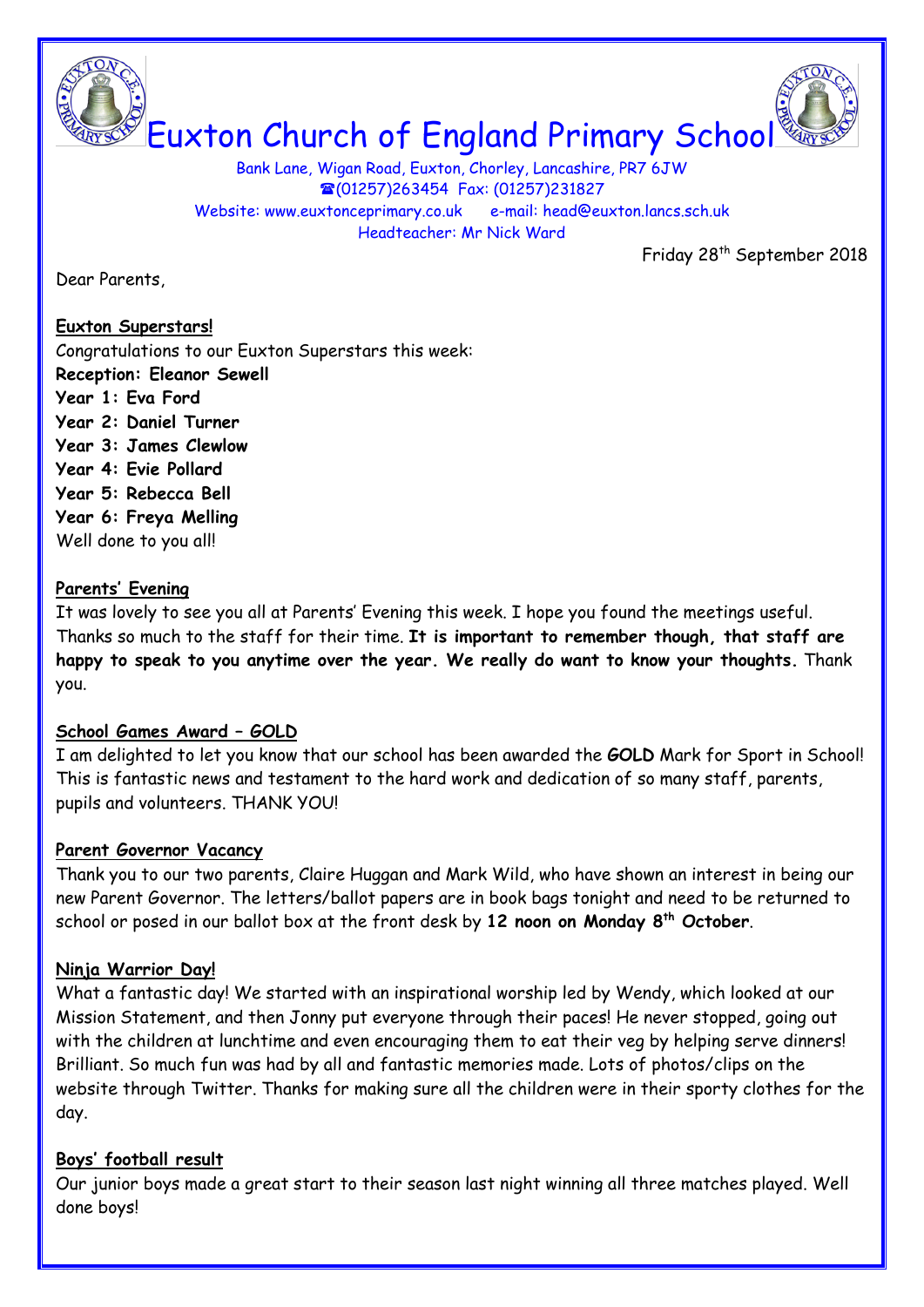### **ParentPay**

Please check this regularly, and also your emails, as we will be using this method to communicate letters more frequently – to reduce paper/ink costs but also to ensure they get to you more quickly and easily!

### **School Photographs**

Adam came into school on Tuesday and took pictures of all the children. You will have received a sheet with your personal code to see the pictures online and also a proof of the photo. Please ask at the office if you need to be reminded of your code as they have a list of names and codes. All orders need to be placed online by 14<sup>th</sup> October to qualify you for free delivery to school.

### **PTFA Lucky Numbers Winner**

Mrs Ball, mum of Jonathan in Y6 is this month's lucky winner of £20. Congratulations!

### **Non-Uniform Day and Bake Sale – Friday 5th October**

Next **Friday, 5 th October** we will be having a non-uniform day, to raise money to continue our sponsorship of Saisa, through Action Aid. Saisa is a little boy who lives in Kenya. We receive regular updates about him, and further information about him is displayed in our junior corridor. Some of our Year 4 girls will be holding a bake-sale on the same day, to support this. Thank you Isla, Hannah M, Alice, Grace, Olivia, Evie P, Jessica and Tilly.

### **Curriculum Enrichment**

On Wednesday we will be welcoming Parklands High School in to work with our Y5 children on Cheerleading! Also on Wednesday, Y6 will be having an Electricity Day, led by Electricity North West. I'm sure that both classes will enjoy these experiences.

# **School Drive**

Please remember not to use the school drive when collecting children from clubs. Lots of children are walking down the driveway after these finish. The school drive is only able to be used from 4:45pm when picking up from After School Club. Please let any relatives know this too. Thank you for your support.

# **Admissions – Primary and Secondary Places**

You can now apply via [www.lancashire.gov.uk/schools](http://www.lancashire.gov.uk/schools) for school places for next September. Supplementary Faith forms are available in the school office for our school. If you are applying to any faith school a separate form should be provided by them and completed. The closing dates are as follows: **Secondary (Y7 in Sept 2019) – 31st October 2018**

# **Primary (Reception in Sept 2018) – 15th January 2019**

Please do not hesitate to have a chat with me if you would like any additional information. If you know anyone who is interested in their child coming to our lovely school then please encourage them to come along to our Open Day, which will be on **Tuesday 9th October**. There will be two opportunities on the day; from 9:30-10:30 and from 1:30-2:30pm. It would be great to have a rough idea of numbers so we encourage prospective parents to contact the school office and let us know if they would like to attend. Although this is an Open Day, it is so important to us that it reflects normal, everyday school life, which it will. Our Year 6 children are already excited about showing people around and I know they will do us proud!